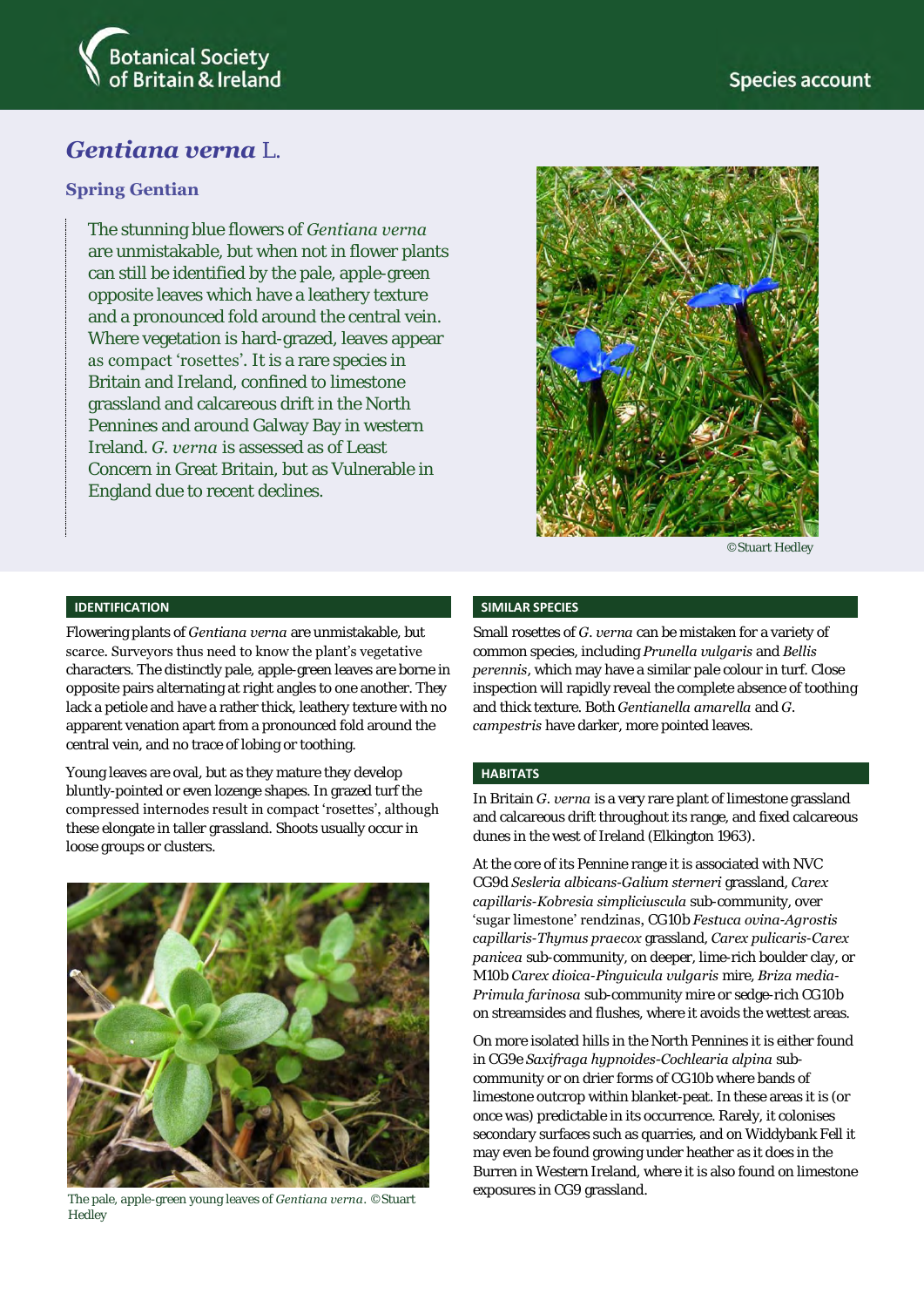### *Gentiana verna* L.

#### **BIOGEOGRAPHY**

In England *G. verna* is confined to a very limited area  $(13 \times 18)$ km) centred on the upper valley of the River Tees in the North Pennines. In Ireland it is particularly abundant on the limestones of the Burren area in County Clare. Its altitudinal range is from 400 m to 750 m (Mickle Fell) in England and from sea-level to 300 m in Ireland. It ascends to over 3500 m in the Swiss Alps.

*G. verna* is an Arctic-montane species distributed widely throughout the uplands of central and southern Europe from North-west Spain and Morocco eastwards to the Caucasus and the mountains of central Asia (Altai and Northern Mongolia east to Lake Baikal). It also occurs at between 43-62˚N in Arctic Russia (now Nenets Autonomous Okrug or Nenetsia), including the Kanin Peninsula and Kolguev Island.

This extreme disjunction suggests that *G. verna* may have been present in Scandinavia before the height of the last glaciation c.25K years ago (Elkington 1963). Morphologically, Irish populations are distinct from Teesdale populations which are much closer to those on the continent (Elkington 1972).

#### **ECOLOGY**

*Gentiana verna* is a small perennial, evergreen herb with terminal rosettes at the end of long, branched underground stems variously described as rhizomes (Poland & Clement 2009) or stolons (Taylor 2002). The grouped rosettes are often especially numerous (and small) in heavily-grazed



Distribution of *Gentiana verna* in Great Britain and Ireland.

#### situations, illustrating how the 'pruning' effects of grazing

stimulates branching of the underground stem; the lateral buds are sometimes visible buried in thatch in tall grassland. Taylor (2002) points out that this makes it very difficult to estimate the number of genetically distinct plants, although in many continuous populations shoot-clustering strongly suggests that plural genets occur. There is considerable variation in leaf size with populations from higher altitudes in Europe tending to have shorter, wider rosette leaves than those from lower altitudes (Elkington 1972).

Although the longevity of the plants is unknown, Bradshaw (1985) has shown that on Widdybank Fell roughly a third of rosettes are replaced each year. Transplants from Widdybank Fell only survived for eight years in cultivation, possibly because the higher flower and seed production in cultivation exhausted the plants' reserves much faster than would occur under grazing in the wild (Cranston & Valentine 1983).

The solitary flowers are self-compatible but spontaneous selfing does not seem to occur. Flowering generally takes place from late April to May and flowers are mainly pollinated by bees which collect nectar at the base of the corolla tube, often by biting through the base of the calyx and corolla (Elkington 1963). After flowering, the pedicels elongate up to 15 cm and the capsules mature in June and July when the seeds are shaken from them and dispersed over short distances.

Viable seed is set each year, but seems to be highly variable with average numbers ranging from c.110 to c.400 per capsule (Elkington 1963; Cranston & Valentine 1983). However, reproduction in Teesdale would seem to be mainly vegetative due to the grazing of flowers and capsules; the distinctive seedlings with their large cotyledons are only very rarely seen.

#### **THREATS**

Undergrazing in the spring may pose a new threat to *G. verna* by reducing light levels to established plants and seedling niches. Heavy grazing remains a more serious threat, however, in particular damage to rhizomes caused by burrowing and scraping by rabbits. In addition increased rush biomass in flushed habitats caused by changes in the types and timing of livestock grazing seems to be threatening *G. verna* in at least some instances (Jerram 2011).

#### **MANAGEMENT**

In recent decades heavy grazing has suppressed flowering and fruiting in most populations in the North Pennines, but presence of this high-profile plant has usually catalysed a management response, with reduced spring grazing where possible, or fencing in remote situations. This response has accentuated the naturally wide habitat choice of the plant, to produce a huge range of contemporary contexts for *G. verna*, from closed swards, both short and tall and thatchy, to dry/wet open vegetation with bare substrate, both natural and man-made. There is much more that could be learned from a systematic study and review of these varied situations about